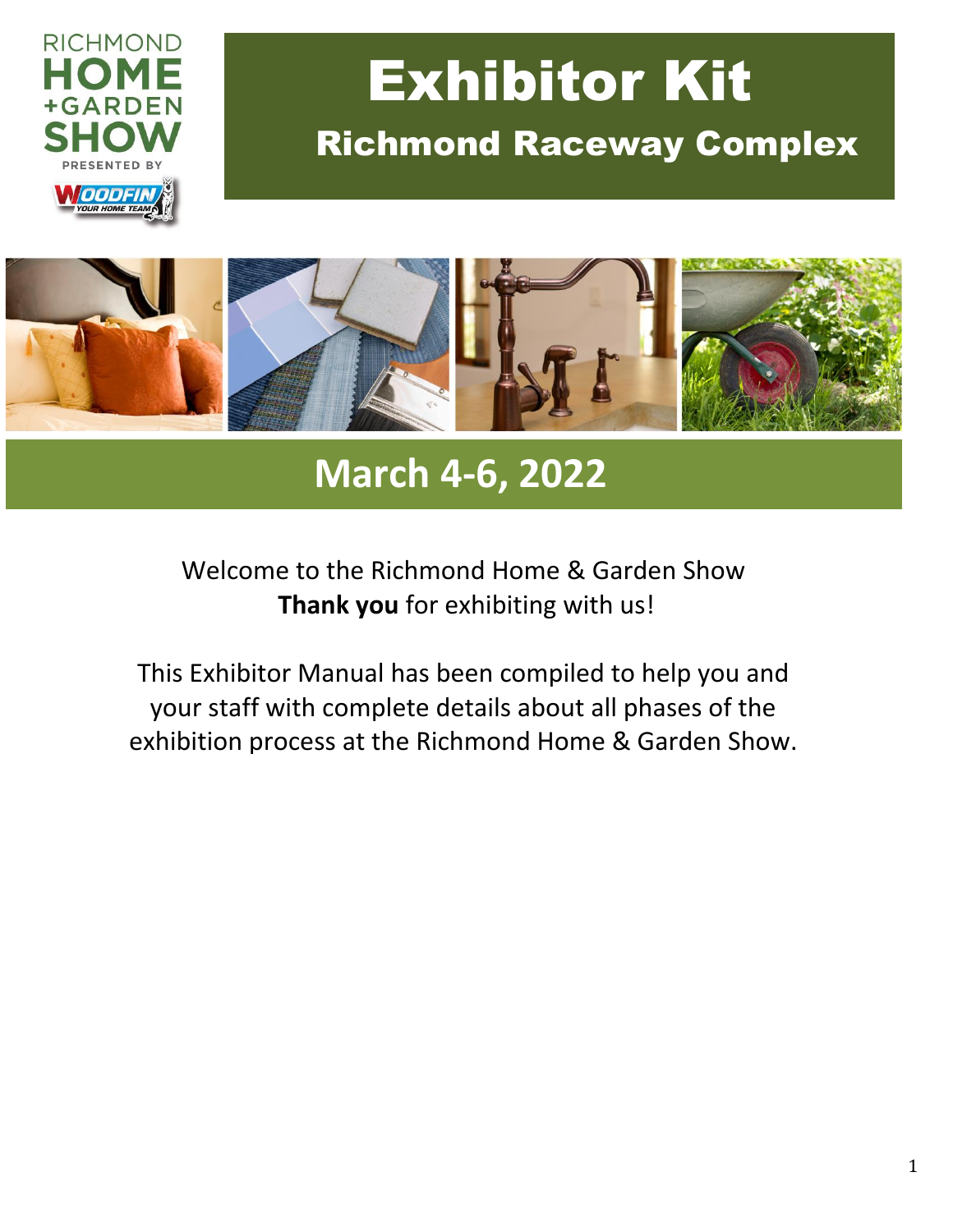## **SHOW MANAGEMENT**

The Richmond Home & Garden Show is produced and managed by: Marketplace Events 31105 Bainbridge Road, Suite 3 Solon, OH 44319

P: (612) 209-4593 P: (651) 373-6884 [bruce@beddheadmedia.com](mailto:bruce@beddheadmedia.com) [dan@beddheadmedia.com](mailto:dan@beddheadmedia.com)

P: 804-253-8803 P: 800-395-1350 Ext 160 [zackg@mpeshows.com](mailto:zackg@mpeshows.com) [breonnaA@mpeshows.com](mailto:breonnaA@mpeshows.com)

Bruce Evans, Show Manager **Dan DeJaeger, Show Manager** 

Zack Gronowski, Exhibit Sales Consultant Breonna Anderson, Operations Coordinator

[www.marketplaceevents.com](http://www.marketplaceevents.com/)

#### **SHOW FACILITY**

The Richmond Home & Garden Show is held at the:

Richmond Raceway Complex 600 E Laburnum Ave Richmond, VA 23222 [www.richmondracewaycomplex.com](http://www.richmondracewaycomplex.com/) Laura Ivey, Event Coordinator livey@richmondraceway.com

#### **UTILITIES**

Electricity, Telephone, Internet, Water, etc. are provided by the Richmond Raceway Complex. The order forms and pricing are available on the [Exhibitor Kit](http://richmondhomeandgarden.com/Exhibitor-Kit) section of our website.

Main: 804-228-7500 Fax: 804-228-7526 For Electric: 804-228-7512 Internet Assistance: 804-228-7512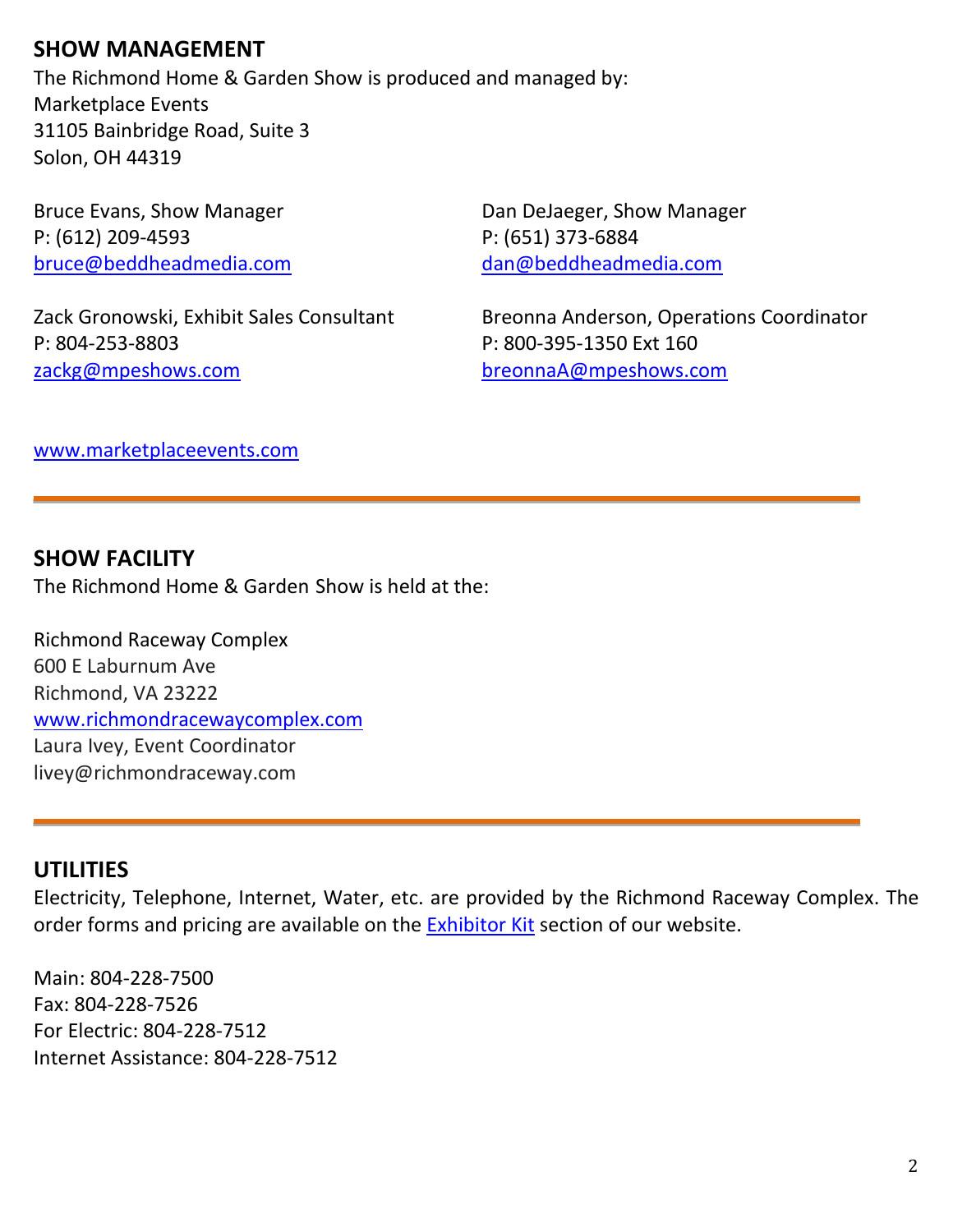## **MOVE-IN | MOVE-OUT DAYS AND HOURS**

#### **ALL ACCOUNTS MUST BE PAID IN FULL BEFORE YOU MOVE-IN.**

All exhibitors may move in on Wednesday and Thursday. Tuesday afternoon move-in is by appointment with Show Management approval only.

*For safety reasons, no one under the age of 16 is permitted in the halls during move-in/out.*

## **Scheduled Move-In Dates/Time**

|                          |           | Vehicles must be off show floor by 5pm on Thursday. |
|--------------------------|-----------|-----------------------------------------------------|
| Thursday, March 3, 2022  | 8am-8pm:  | All exhibitors may move in                          |
| Wednesday, March 2, 2022 | 8am-7pm:  | All exhibitors may move in                          |
| Tuesday, March 1, 2022   | 12pm-5pm: | Scheduled exhibitors ONLY                           |

**YOU MUST BE COMPLETELY SET UP BY 8:00PM ON THURSDAY. NO SETUP IS PERMITTED ON FRIDAY.**

#### **General Move-Out Dates/Time**

| Sunday | March 6, 2022 | 5:01pm - 10:00pm |
|--------|---------------|------------------|
| Monday | March 7, 2022 | 7:00am - Noon    |

**YOU MAY BEGIN BREAKING DOWN YOUR BOOTH IMMEDIATELY FOLLOWING THE CLOSE OF THE SHOW; HOWEVER, DRIVE-ON ACCESS WILL NOT BE PERMITTED UNTIL ALL CARPET HAS BEEN ROLLED UP.**

#### **You may use your own carts, hand trucks, dollies, etc.**



## **Dismantling your booth prior to show close at 5:00pm on Sunday is prohibited. Your cooperation is appreciated.**

#### **SHOW HOURS**

| Friday   | March 4, 2022 |
|----------|---------------|
| Saturday | March 5, 2022 |
| Sunday   | March 6, 2022 |

11:00am - 8:00pm 10:00am - 8:00pm 10:00am - 5:00pm

Exhibitors may enter the show one hour before opening.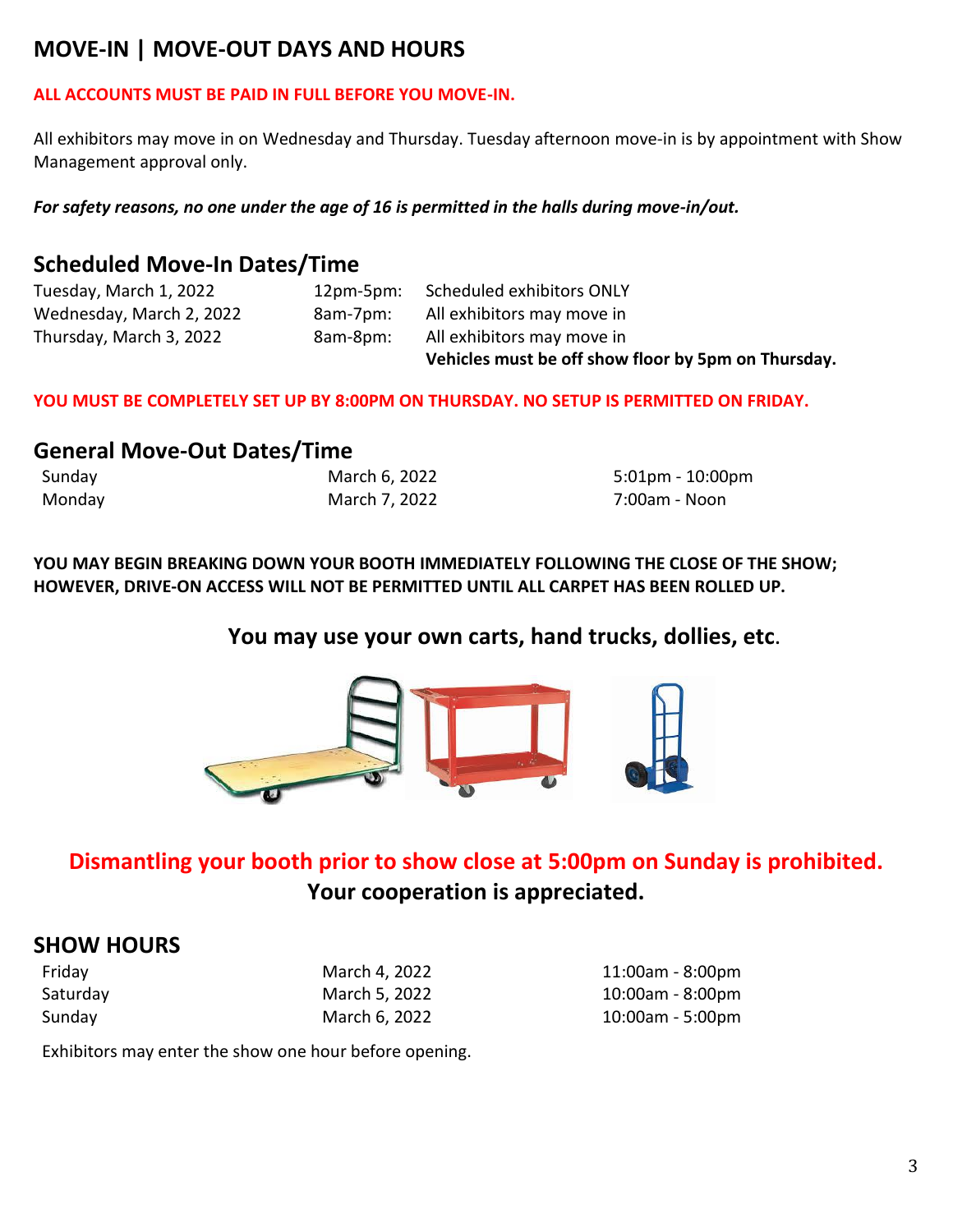## **EXHIBITOR BADGES**

Exhibitor badges are NOT mailed out prior to the show. Badges can be picked up in the Show Office (in the Restaurant area of the Main Hall (Bldg. 1), during move-in and during show hours. Plastic badge holders are provided.

Exhibitor badges are required to identify you as an authorized exhibitor. Exhibitors will not be allowed access to the show floor during show days without a badge.

Six (6) exhibitor badges are provided for each 100 square feet of space purchased, with a maximum allotment of 24 badges per company.

If you have different staff members working your booth on different days, you are encouraged to drop off your badge each night in the Show Office (in the Restaurant area of the Main Hall (Bldg. 1), so that your company does not run out of badges during the show.

#### **EXHIBITOR BADGES MAY NOT BE USED AS ADMISSION TICKETS FOR THE GENERAL PUBLIC.**

#### **SHOW OFFICE**

During move-in, show hours and move-out, Show Management will maintain a show office at Richmond Raceway Complex. The office is located in the Restaurant area of the Main Hall (Bldg. 1). Look for the show office sign.

#### **EXHIBITOR ENTRANCES DURING SHOW HOURS**

During show hours, exhibitors may use the main entrances to the Richmond Raceway Complex. An exhibitor badge will be required to enter the show floor.

The main entrance is for attendees and gets very crowded prior to opening each morning. You will not be allowed to bring in exhibit supplies through this entrance, including hand-carried items.

## **COMPLIMENTARY TICKETS**

Each exhibitor will receive 10 complimentary tickets for each 100 square feet of space purchased with a maximum allotment of 40 tickets. These will be mailed out three weeks prior to the show. Tickets will only be mailed out if your account has been settled in full. Please contact your show managers, Bruce Evans and Dan DeJaeger to purchase additional tickets at a discounted rate: [bruce@beddheadmedia.com,](mailto:bruce@beddheadmedia.com) [dan@beddheadmedia.com](mailto:dan@beddheadmedia.com) or complete the Discount Ticket Form located on the Exhibitor Kit page.

**COMPLIMENTARY TICKETS ARE NOT PERMITTED TO BE DISTRIBUTED AT THE ENTRANCE TO THE SHOW**. Use your tickets to invite potential customers to the show, as a thank you to good customers or for friends and family.

## **MARKETING OPPORTUNITIES FOR YOU**

Please contact Bruce Evans, [bruce@beddheadmedia.com](mailto:bruce@beddheadmedia.com) to take advantage of our many affordable marketing opportunities that will maximize your investment in the show and drive traffic to your booth. Sponsorship Opportunities are also available; please reach out to our show managers Bruce Evans and Dan DeJaeger for more information: 612-209-4593, [bruce@beddheadmedia.com,](mailto:bruce@beddheadmedia.com) [dan@beddheadmedia.com](mailto:dan@beddheadmedia.com)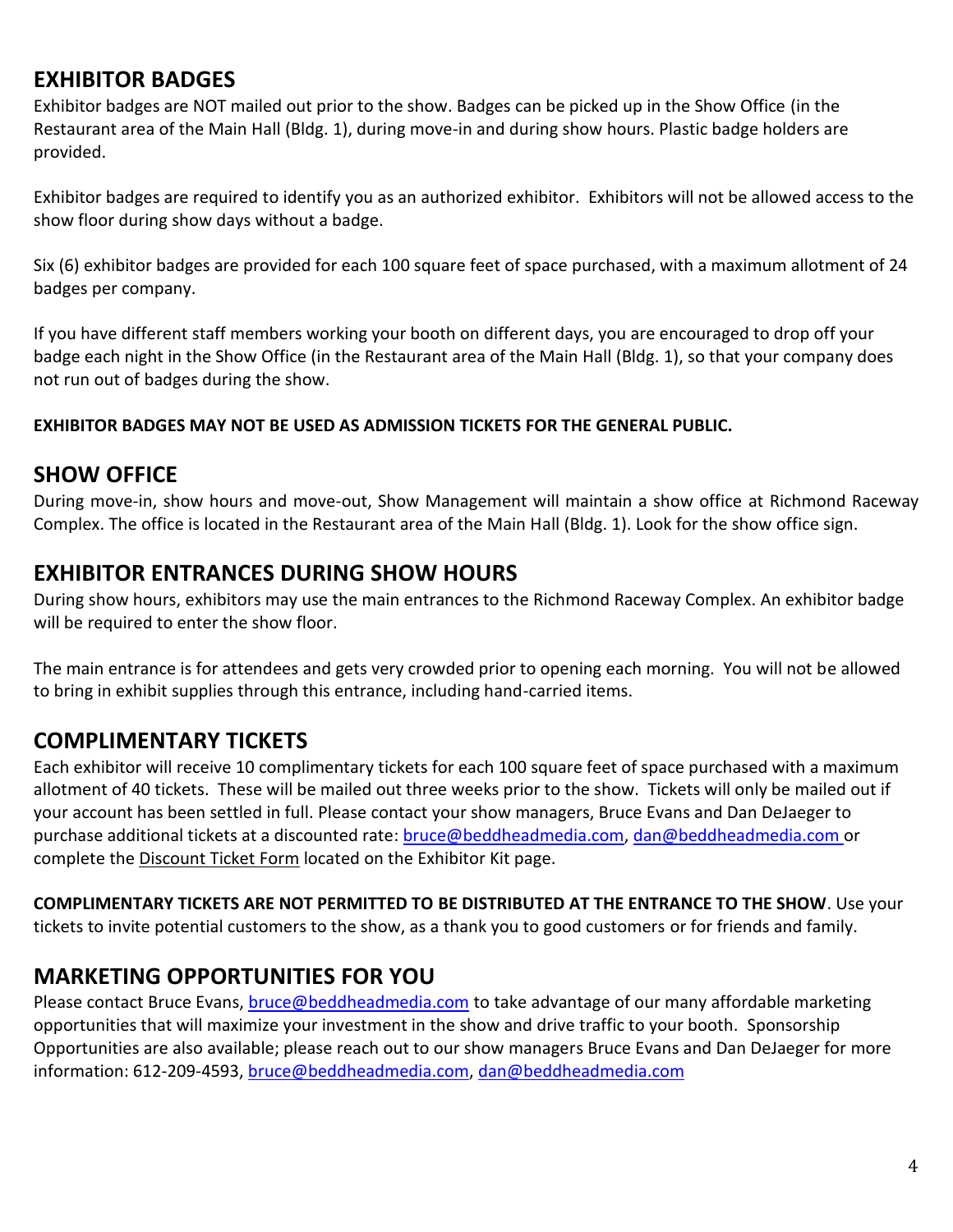## **SHOW GUIDE**

We are excited to have Richmond Magazine once again produce the show guide. The show guide will be inserted into the March issue of the publication. This is a great way for added exposure for your company. You will be contacted by Richmond Magazine directly for advertising opportunities, but if interested now, you can contact us.

## **HAVE A NEW/INNOVATIVE PRODUCT, BE PART OF OUR NEW PRODUCT SPOTLIGHT**

Please contact the show team if you are introducing a new product at the show. Your product will be highlighted on the show website, with a small sign at the show, possibly in the Show Guide and pitched to the media. This is a great way for added exposure for your business. Please complete the New Product Spotlight form found on the *Exhibitor* [Kit](http://vahomeshow.com/Exhibitor-Kit) section of our website.

## **SHARE YOUR EXPERTISE ON OUR MAIN STAGE**

Are you comfortable presenting in front of groups and have valuable information you can share with homeowners? There are opportunities for stage presentations on the Fresh Ideas Stage throughout the show. If interested, contact Show Manager, Bruce Evans for more information: [bruce@beddheadmedia.com](mailto:bruce@beddheadmedia.com)

#### **WILL CALL**

Will Call will be set up in the box office at the entrance of the show, which will be utilized by consumers to pick up the tickets that have been reserved for them. Staff will be at Will Call at all times to hand out complimentary tickets for exhibitor family, friends and prospects. Please leave your tickets in INDIVIDUALLY marked envelopes with FIRST AND LAST NAME on the front of the envelope at Will Call for your guests.

**EXHIBITOR BADGES ARE FOR EXHIBITORS, THEY ARE NOT TICKETS TO THE SHOW. THEY SHOULD NOT BE LEFT AT WILL CALL TO BE PICKED UP BY ATTENDEES.**

## **DECORATOR SERVICES**

Hollins Exposition Services is the show decorator and provides carpet, tables, chairs, cleaning, signage, etc. Please order these items directly from them. The forms are available on th[e Exhibitor Kit](http://richmondhomeandgarden.com/Exhibitor-Kit) section of our website. Hollins Exposition Services phone: 540-362-3940; email: [service@hollins-expo.com](mailto:service@hollins-expo.com)

## **PARKING**

Exhibitor parking is free at the Richmond Raceway Complex. It can fit oversize vehicles and is an open-air lot – Lot B. **There is no cost to park**. During move-in, you may park your large commercial trucks and trailers in the parking lot but we ask that you do not park these vehicles where attendees need to park on Friday, Saturday and Sunday during show hours.

## **UTILITIES AND SERVICES POLICY**

The Richmond Home & Garden Show is happy to provide utilities and services at prevailing rates. Current rate sheets for labor, equipment rental and services are available on request. For safety reasons, Richmond Raceway Complex personnel must perform installation of all utility services. Contact Richmond Raceway Complex: livey@richmondraceway.com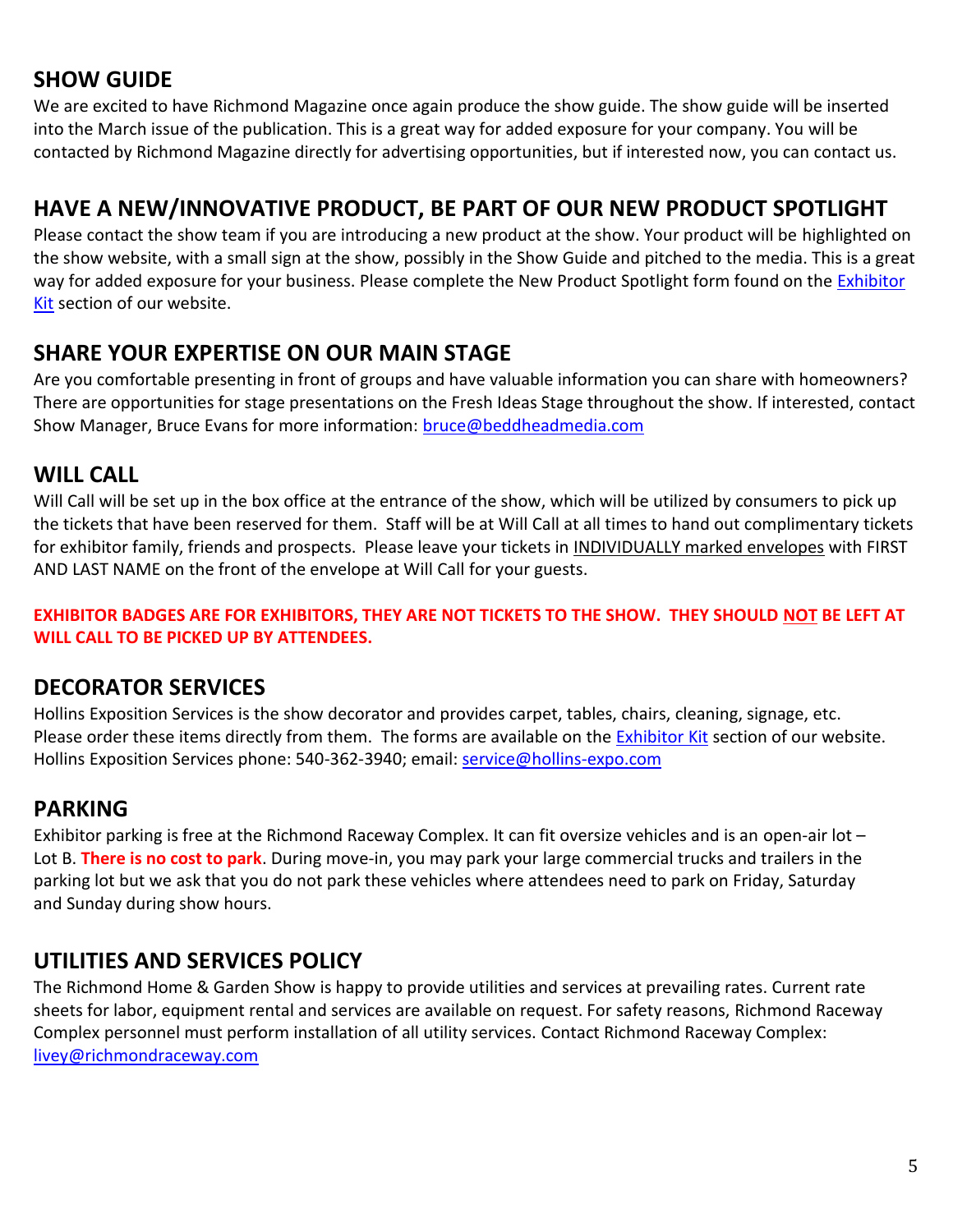Please submit all service order forms with full payment enclosed to the Richmond Raceway Complex. They cannot provide the service until payment is received. To receive the lower advance rate, your forms must be received 10 days prior to your first scheduled move-in day.

Utilities Forms can be found under the **Exhibitor Kit** section of our website, which is located at the bottom of the Home Page. For more information on utilities and services contact Richmond Raceway Complex: livey@richmondraceway.com

## **FOOD AND BEVERAGE SAMPLING**

All food sampling must be approved by the Virginia Health Department if you will be cooking on-site. Please be sure to download the appropriate form on the **Exhibitor Kit** section of our website.

## **VEHICLES IN EXHIBITS**

If you plan on having a vehicle in your booth as part of your display, please contact Show Management for approval and move-in instructions.

- $\triangleright$  Visqueen must be put down on the floor before the vehicle is driven into place.
- $\triangleright$  All vehicles must have a locking gas cap or gas cap sealed with tape and no more than 1/4 tank of gas in the vehicle.
- $\triangleright$  A set of keys must be left with Show Management for the duration of the show.
- $\triangleright$  All vehicle batteries must be disconnected and cables taped.

## **FLOORING**

Flooring is not included in the cost of your exhibit booth. Carpeting, Astroturf, hardwood, tile, vinyl flooring etc., may be used.

Visqueen must be placed on the floor before laying bricks, patios, mulch, etc. Do not drill holes, nail glue or affix flooring to the RRC flooring. Any damage to the RRC flooring will be repaired at the exhibitor's expense.

## **TABLE COVERINGS**

It is mandatory that all tables are properly skirted. Skirting must go from the edge of the table to the floor on all VISIBLE sides. All skirting must be pressed and neat. **Use of plastic table cloths, sheets, shower curtains or any type of "makeshift" table cloths is not permitted**. We strictly enforce this and will skirt all incorrectly skirted tables at the exhibitor's expense. All inventory and personal items must be stored COMPLETELY OUT OF SIGHT. Your booth should look professional and inviting to the attendee.



#### **BOOTH INFORMATION, RULES & REGULATIONS**

Exhibit booths will have an 8' draped back wall. On each side, a draped side rail will extend from the back of the booth to the front of the booth at a height of 32". The drape color is black. **Tables, chairs, electricity etc. are not included with the cost of your exhibit booth.**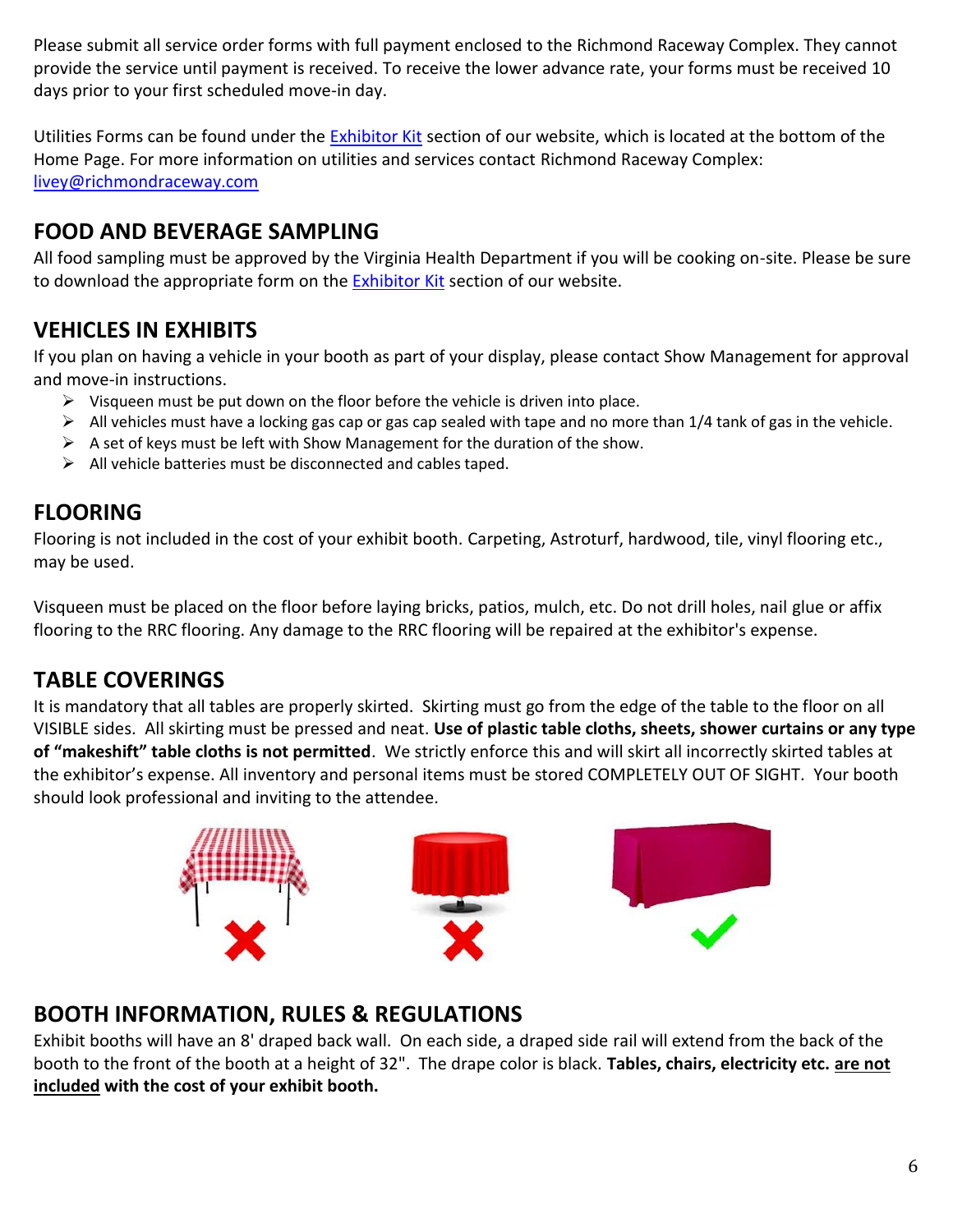All inventory and personal items must be stored COMPLETELY OUT OF SIGHT. Your booth should look professional and inviting to the attendee.

#### **Staffing Your Booth**

All exhibitors are expected to be in their booths during all published show hours, as we do receive consumer complaints about un-manned displays**.** Our visitors pay an entrance fee and expect to be able to do business with our exhibitors at any time during show hours. If you are in violation of this rule, your company may not be permitted to exhibit with us in the future.

Working in the aisles or distributing brochures, etc. from any other area other than your booth is prohibited. All activity must take place inside your contracted space.

#### **\*\*\*TENTS AND CANOPIES ARE NOT ALLOWED\*\*\***

#### **Booth Guidelines**

Exhibitors are allowed to build their booth to the maximum height of 8 feet. This includes back wall and sidewalls. If you are using side walls as part of your display they must be completely finished on BOTH sides. No exposed wires, frames, wood must be exposed for the public or your neighbor to see. Signage is not allowed above the 8' height limit.

#### **Demonstrations and Handouts**

Exhibitors demonstrating products and/or distributing marketing materials, product samples or souvenirs are not permitted to do outside the confines of their rented exhibit area. Working in the aisle is strictly prohibited and will be enforced by show management

#### **Microphones, Audio Equipment & Music**

Use of microphones, audio equipment and musical instruments is permitted, however, sound levels must be kept at a volume that Show Management deems reasonable. Violators will receive one warning. If there are more problems with volume, Show Management reserves the right to prohibit exhibitor from using sound equipment for the remainder of the show.

#### **MUSIC, PHOTOGRAPHS AND OTHER COPYRIGHTED MATERIAL**

Each exhibitor is responsible for obtaining all necessary licenses and permits to use music, photographs or other copyrighted material in exhibitor's booth or display. No exhibitor will be permitted to play, broadcast or have performed any music or use any other copyrighted material, such as photographs or other artistic works, without first presenting to Marketplace Events proof that the exhibitor has, or does not need, a license to use such music or copyrighted material. Marketplace Events reserves the right to remove from the exhibit all or any part of any booth or display which incorporates music, photographs or other copyrighted material and for which the exhibitor fails to produce proof that the exhibitor holds all required licenses. The exhibitor shall remain liable for all claims, causes of action, suites, damages, liability, expenses and costs, including reasonable attorney's fees, arising from or out of any violation of infringement (or claimed violation or infringement) by exhibitor, exhibitor's age or employees of any patent, copyright or trade secret rights or privileges.

## **INSURANCE**

Show Management is insured against public liability and property damage claims arising out of the conduct of the show. This insurance does not cover exhibitors' property, which is placed on display at the exhibitor's risk. Please refer to items #4 and #5 on your exhibitor contract/application or contact Show Management if you have questions.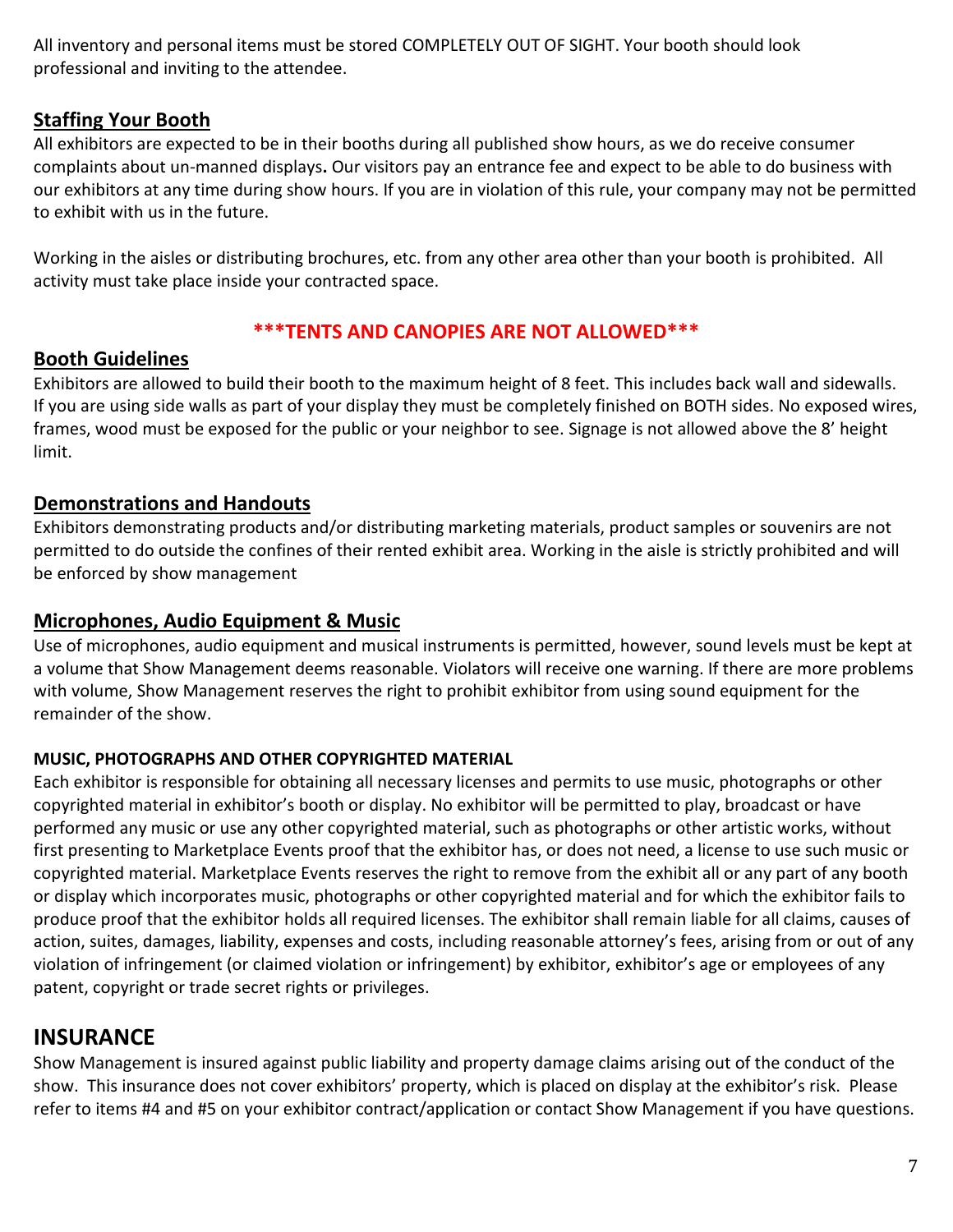## **SHIPPING INFORMATION**

HOLLINS Expo Services charges a drayage fee for handling any materials delivered to the Richmond Raceway Complex. Deliveries without company name and booth number will be declined. Contact HOLLINS Exposition Services if you are sending shipments ahead of your arrival. Marketplace Events and the Richmond Raceway Complex are not authorized to accept your shipment. Delivery address:

#### **Company Name and Booth Number**

c/o Hollins Exposition Services 600 E Laburnum Ave Richmond, VA 23222

#### **\*ALL DELIVERIES COMING TO THE RICHMOND RACEWAY COMPLEX FOR YOUR COMPANY MUST BE PICKED UP THE SAME DAY AS DELIVERED!**

**Shipping in advance of show move-in can be sent to the warehouse listed below: Company name and booth number**

c/o Hollins Exposition Services UPS Freight 5401 Midlothian Turnpike Richmond, VA 23225 \*\*shipments accepted beginning Saturday, April 3, 2021.

## **HOTEL INFORMATION**



Clarion Hotel Reservations: 804-359-9441 3207 N Boulevard | Richmond, VA 23230 |<https://www.choicehotels.com/virginia/richmond/clarionhotels/va418>



Richmond Marriot Short Pump Reservations: 804-965-9500 4240 Dominion Blvd. | Glenn Allen, Virginia 23060 | [http://www.marriott.com/hotels/travel/ricmw](http://www.marriott.com/hotels/travel/ricmw-richmondmarriott-short-pump/)[richmondmarriott-short-pump/](http://www.marriott.com/hotels/travel/ricmw-richmondmarriott-short-pump/)